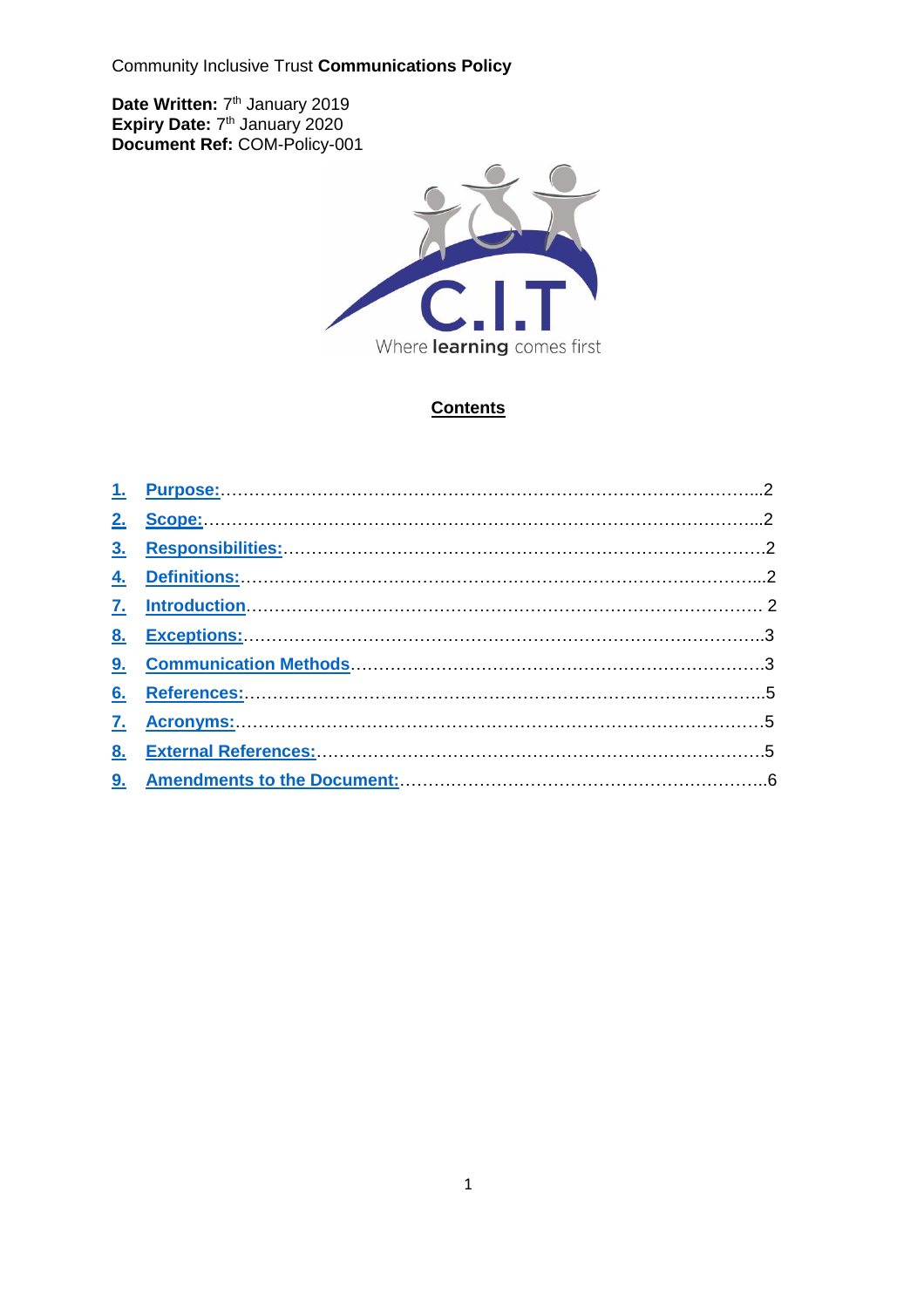#### <span id="page-1-0"></span>**1. Purpose:**

The purpose of this policy is to outline the Trust's communication standards and expectations which it expects employees and volunteers to adhere to. This policy should be complied with to assist with good communication and standards of professional conduct across the Trust.

### <span id="page-1-1"></span>**2. Scope:**

The policy covers all acceptable methods of communication which should be used by employees and volunteers when corresponding on behalf of the Trust. All methods of communication support the Trust's vision and are aligned for the successful and growing organisation which it is.

### <span id="page-1-2"></span>**3. Responsibilities:**

It is the responsibility of all staff and volunteers to ensure that all methods of communication across the Trust are clear, comprehensive, professional, appropriate, and in line with this policy.

It is the responsibility of all staff and volunteers to read and comply with this policy and any future versions of this policy.

Personnel are reminded that they are representative of CIT and must comply with this policy, Staff code of conduct, Privacy Policy and relevant Laws at all times.

Disciplinary action may be taken should any employee fail to comply with this policy.

### <span id="page-1-3"></span>**4. Definitions: Numbering needs formatting**

Not Applicable

#### <span id="page-1-4"></span>**5. Introduction**

All communications across the Trust must be written with the purpose to:

- Keep staff, pupils, parents, governors and other stakeholders well informed
- Provide clear instruction and deadlines where necessary, which can be actioned within a reasonable time
- Be respectful and professional as well as appropriate for the circumstances
- Be clear, comprehensive, and easily understood by all
- Use an effective and appropriate communication method consistent with the context, message and audience
- Be in accordance with CIT and individual school policies where necessary.
- Be compatible with the Trust's Vision & Values, and School Improvement Plan
- Ensure personnel communicate via the appropriate reporting lines to ensure information is exchanged correctly
- Be in accordance with the Trust's General Data Policy and compliant with current UK and EU Laws.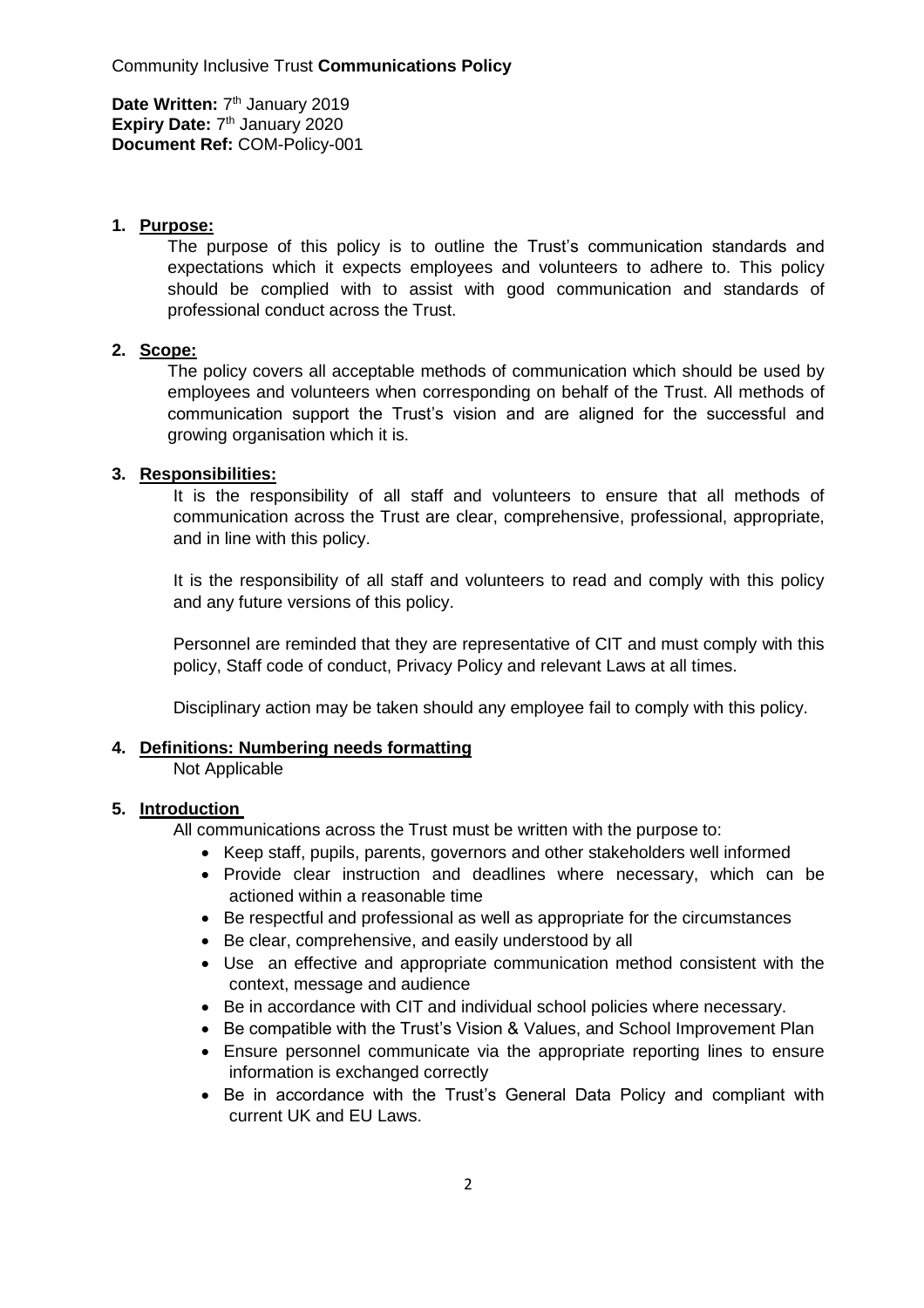### <span id="page-2-0"></span>**6. Exceptions:**

This section details the expectations of the different personnel groups across the Trust.

### **Senior Leaders:**

- To ensure information is made available to staff in a timely manner and via appropriate channels. Where practicable, a face to face meeting is acceptable.
- To ensure that staff have the relevant information available to communicate with colleagues effectively.
- To maintain open channels of two-way communication and to listen to feedback and comments from all staff.
- To keep relevant personnel and governing body informed where required

### **All Staff:**

- To communicate regularly with each other and in an appropriate manner, to ensure information is available and understood
- To ensure they maintain up to date knowledge by accessing relevant information to assist them in effective professional performance
- To use open channels of two-way communication to keep the leadership team and other colleagues informed

### **Governors, Trustees and volunteers:**

- To ensure the use of a trusted and chosen method of communication, including online spaces, and where this is used to be compliant with the Trust's social media policy.
- Use a variety of communication methods as agreed by the Trust in order to :
	- o Engage the local community
	- o Enhance stakeholder communications.
	- o Engage with effective and constructive debate
	- o Ensure there us a robust and transparent decision making process

## <span id="page-2-1"></span>**7. Communication Methods**

### **Standards**

- All methods of communication must be respectful and professional.
- Personnel are reminded to go through the appropriate command channels where necessary to ensure probity at all times
- All communication must be clear and effective
- Communication must be in line with the Trust's purpose and reflective of its Values.
- Staff and volunteers are reminded to ensure communication methods promote the best interest of the Trust and its stakeholders.
- Whilst the Trust considers there is value in establishing friendly relationships, personnel and volunteers are reminded to separate professional and personal relationships. Where a personal relationship exists or becomes apparent (for example, a staff member is in the same friendship group with a parent of a pupil in the Trust, or a professional contractor who is engaged in supplying services for the Trust) staff are reminded to ensure they uphold standards and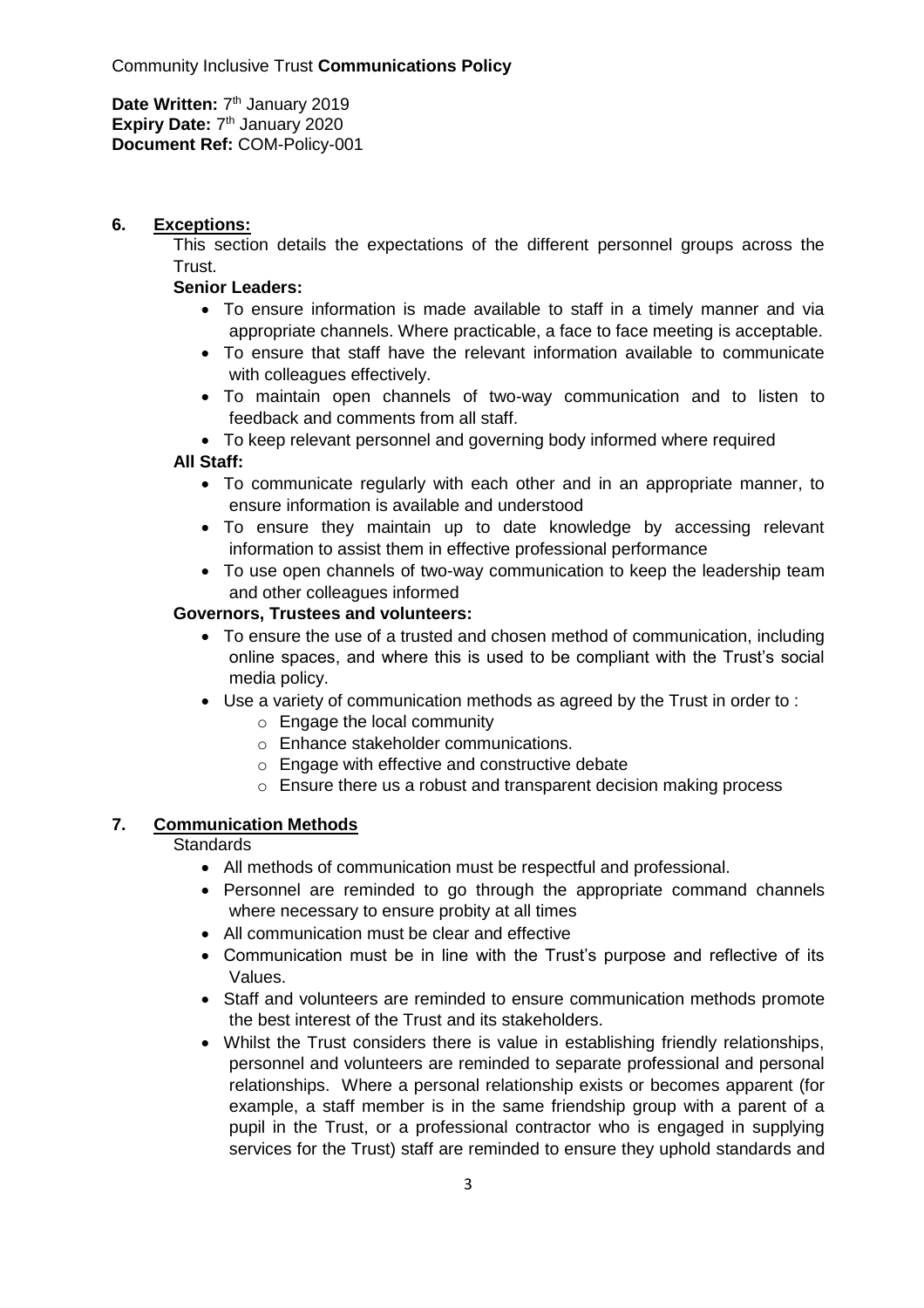> should not disclose confidential information. Moreover, personnel are reminded they are representative of the Trust and must uphold the professional standards expected of them. Should a personal or professional relationship exist or become apparent, a disclosure must be made using the appropriate disclosure personal and pecuniary interests' form (a copy can be found on the website) and submitted to the School Operations Manager, Company Secretary and the Safeguarding Lead of the School.

- Sharing of sensitive information must be conducted in accordance with our GDPR policy, safeguarding policy and code of conduct. Please ask your line manager for assistance if you are unsure.
- Correspondence must not contain slang, or unprofessional content
- Internal discussions must not be forwarded outside of the organisation, unless there is a specific or legal requirement to do so (for example, under safeguarding, whistle blowing, or as a necessary requirement of your role). Personnel are reminded that sharing of confidential information must be conducted in accordance with the Trust's privacy Policy, GDPR policy and in line with current UK and EU Laws.
- You must remove all C.I.T contact details form an email thread when corresponding with individuals outside of the Trust.
- You must not share other people's personal or identifiable information unless it is in accordance with the Trust's privacy policy and GDPR.
- Correspondence should be written in accordance with the Trust's Communications Policy

The following are acceptable methods of communication across or on behalf of the Trust:

## **Internal Methods of Communication**

Induction pack

 An induction pack including important information is given to employees and volunteers upon joining the Trust.

**Meetings** 

- An integrated programme of meetings; formal, informal and bespoke to each individual academy, facilitates the involvement of staff,
- Formal meetings should be structured and minuted, with attendees being invited to contribute to the agenda.
- Staff meetings and group meetings take place regularly.
- Informal meetings between groups also take place allowing employees an opportunity to discuss and develop ideas.

Written Communication

 E-mail is a quick and effective way of communicating information. There are circumstances where email correspondence is preferable in order to communicate in a clear and constructive setting.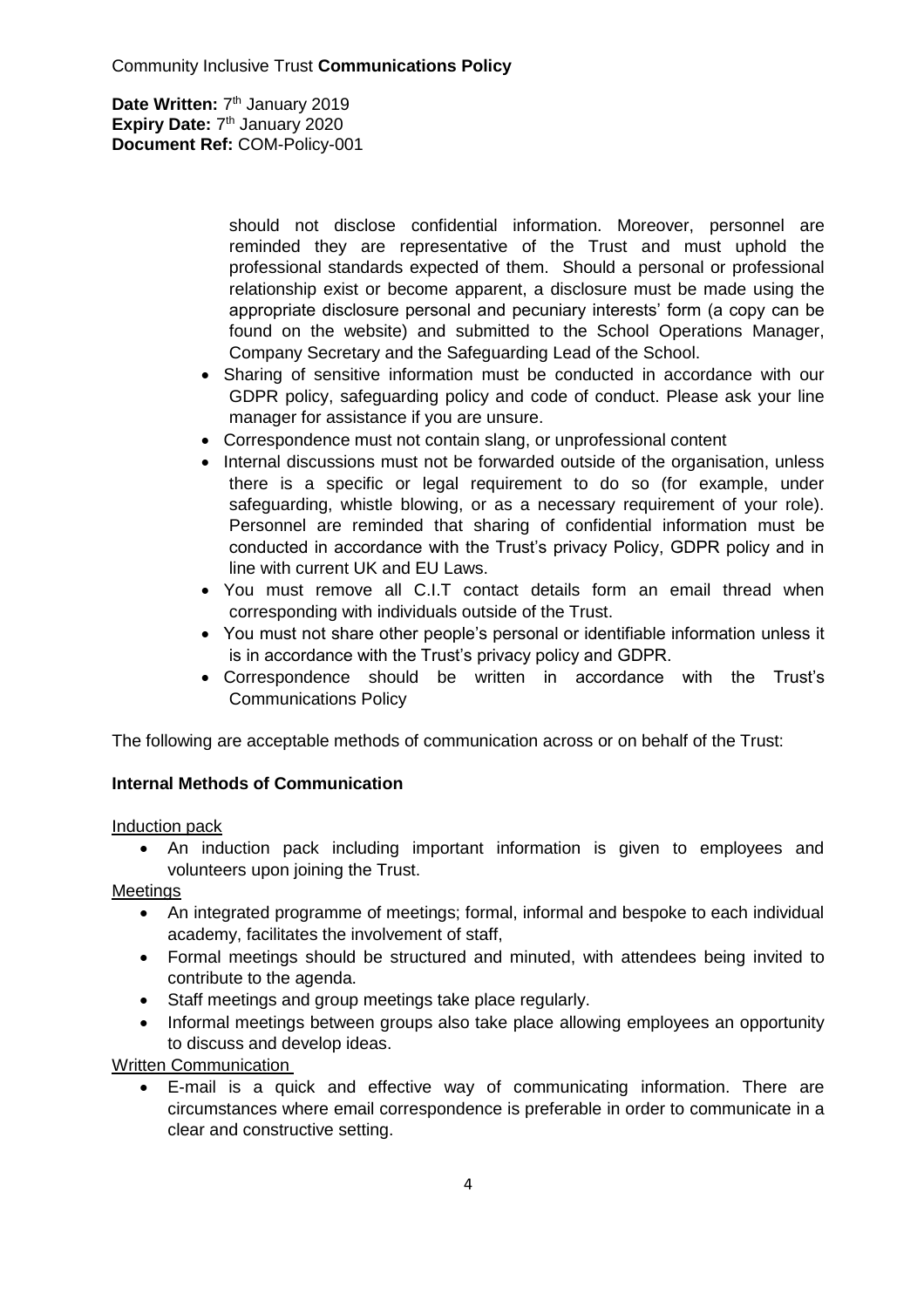> Written communications should be placed in pigeon holes (if applicable). Only the addressee may open letters addressed to them. Sensitive information should be delivered and recorded on the confidential data exchange (a copy is available in reception)

### Electronic Communications

The Trust has implemented a number of acceptable electronic communication methods:

- Email
- Mobile phone and site switchboards
- Trust and school websites
- Skype for business
- C.I.T news on the Trust website
- C.I.T newsletter which is emailed to all staff
- C.I.T server and remote desktop
- Board reporting portal (Trustees only)

External Methods of Communicating

- Personnel must only correspond for or on behalf of the Trust where there is a legitimate reason to do so (for example, as part of your role, a specific duty as instructed by your line manager)
- You must only communicate information which you are authorised to disclose. For more information, contact the GDPR officer or Head of Governance

### Prohibited communication methods

- **Personnel must not host or engage in Trust communication via the following methods,** unless authorised or directed to by a line manager or a function of their job description:
- 1. Social media or messenger services.
- 2. In a public forum
- 3. In a public environment or space
- Employees and volunteers are reminded they are representatives of C.I.T, as such, they are reminded to uphold the professional standards of the Trust.
- Disciplinary action may be taken if an employee fails to conduct communications in accordance with this policy or any later version of this policy.

### <span id="page-4-0"></span>**8. References:**

Staff Code of Conduct Privacy Policy C.I.T GDPR Policy

### <span id="page-4-1"></span>**9. Acronyms:**

Not Applicable

### <span id="page-4-2"></span>**10. External References:**

GDPR- General Data Protection Legislation